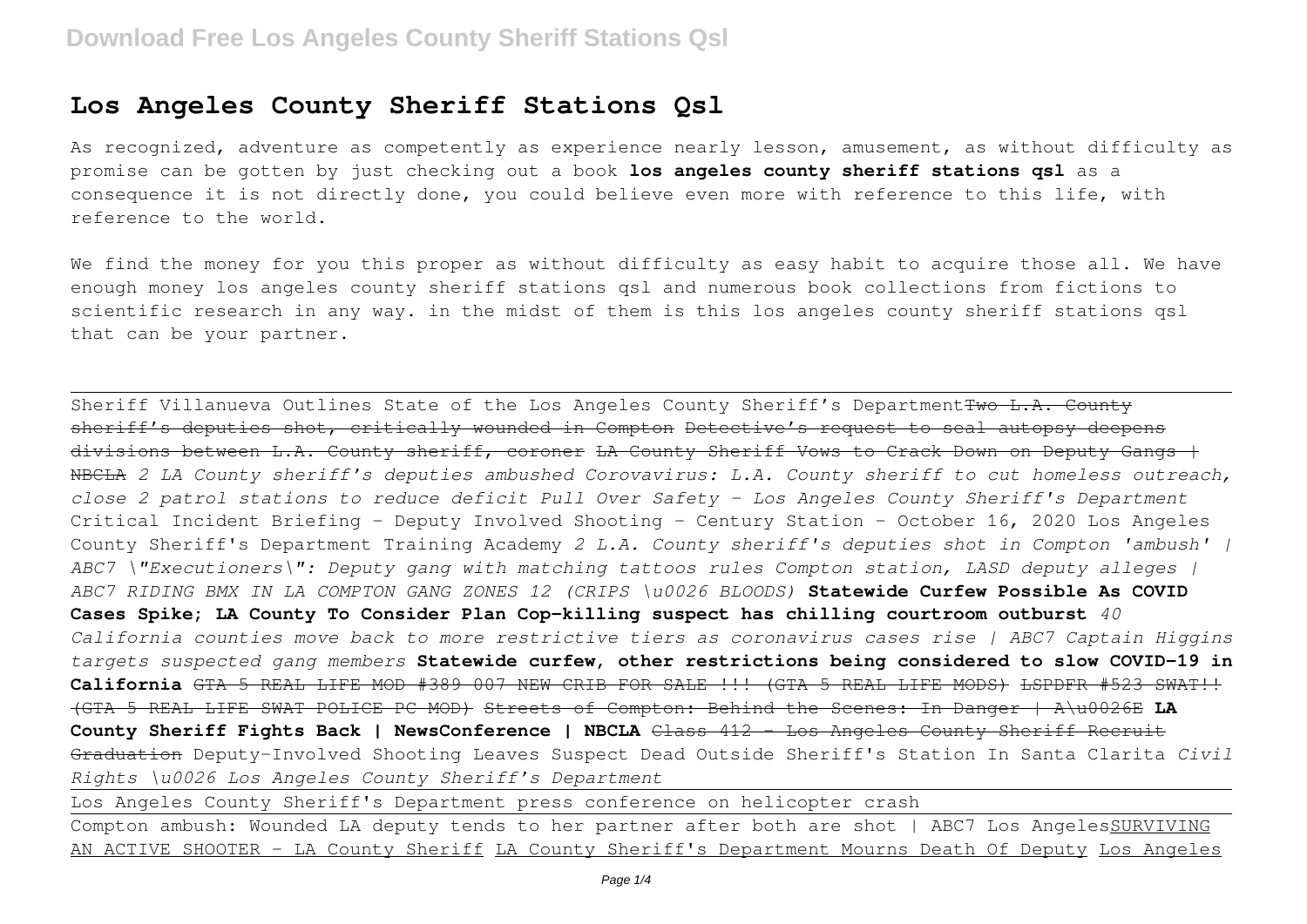#### County Sheriff Stations

Los Angeles County Sheriff Stations. (And Cities Contracting with the LASD For Police Services) Stations. Address & Telephone. Altadena. 780 E Altadena Dr, Altadena 91001; (626) 798-1131. Avalon. 215 Sumner Ave, Avalon 90704; (310) 510-0174. Carson.

# Sheriff Stations of Los Angeles County, California

In 1994, the Los Angeles County Sheriff's Department merged Firestone Park and Lynwood Stations to create one of the most prestigious law enforcement precincts in the nation, proudly known as Century Sheriff's Station. Upholding the Sheriff's Department's 150 year "Tradition of Service," the sworn and professional staff of Century ...

### Century Station | Los Angeles County Sheriff's Department

On December 3, 2018, I was sworn into office on a promise to Reform, Rebuild, and Restore the Los Angeles County Sheriff's Department. After twenty-two months, one pandemic, civil unrest, an openly hostile board of supervisors, and dishonest LA Times coverage, I can report that we have done exactly that: reform a massive operation where previous sheriffs failed.

### A Tradition of Service | Los Angeles County Sheriff's ...

Compton Station is centrally located in the Los Angeles area. The station is easily accessible from the 105 Century Freeway to the north, the 91 Riverside/Artesia Freeway to the south, the 110 Harbor freeway to the west and the 710 Long Beach freeway to the east. The city of Compton has a population of 98,000 living in its 10.5 square miles.

#### Compton Station | Los Angeles County Sheriff's Department

South Los Angeles Sheriff's Station. South Los Angeles Station (323) 820-6700, Lawndale (310) 219-2750 1310 W. Imperial Highway, Los Angeles, California 90044

# South L.A. Station | Los Angeles County Sheriff's Department

Founded in 1977, the Malibu Search & Rescue Team is an all volunteer organization comprised of Los Angeles County Sheriff's Department Reserve Deputy Sheriffs, a select few Civilian Volunteer Specialists and Incident Support Personnel.Team members volunteer their time and efforts to help others and the team does not charge for rescues. The Team is a unit of the Los Angeles County Sheriff's ...

Malibu Station | Los Angeles County Sheriff's Department Page 2/4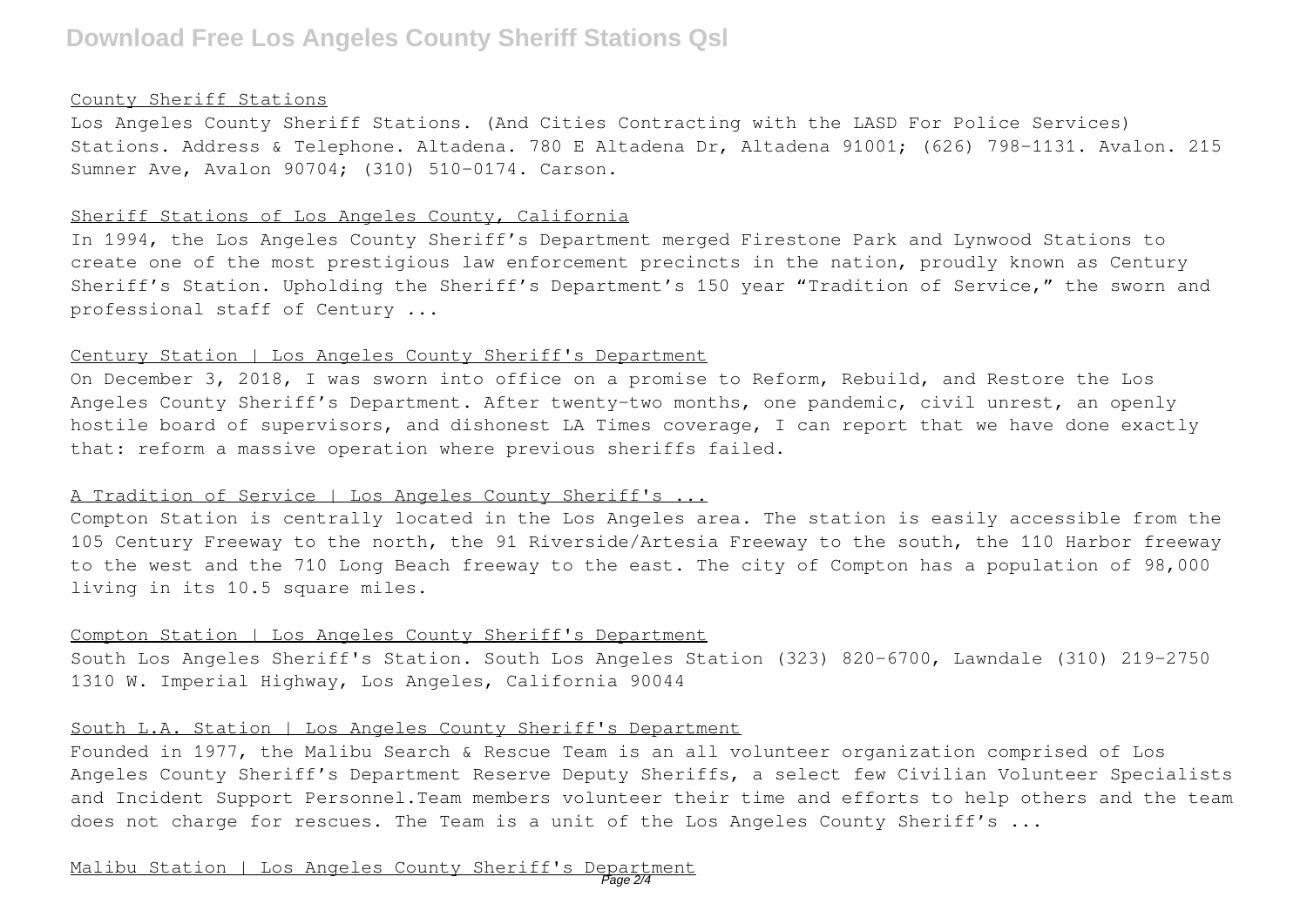# **Download Free Los Angeles County Sheriff Stations Qsl**

The Los Angeles County Sheriff's Department (LASD), officially the County of Los Angeles Sheriff's Department, is the United States' largest sheriff's department, with approximately 18,000 employees. The department's three main responsibilities entail providing patrol services for 153 unincorporated communities of Los Angeles County, California and 42 cities, providing courthouse security for ...

Los Angeles County Sheriff's Department - Wikipedia Avalon Sheriff's Station (310) 510-0174 215 Sumner Ave. Avalon, CA 90704

Avalon Station | Los Angeles County Sheriff's Department Palmdale Sheriff's Station (661) 272-2400 750 East Avenue Q, Palmdale, CA 93550

Palmdale Station | Los Angeles County Sheriff's Department

Address/Location LASD - Malibu/Lost Hills Station, Los Angeles County Sheriff 27050 Agoura Rd Calabasas, CA 91301. Contact Emergency: 9-1-1 Non-emergencies: 818-878-1808

## "Los Angeles County Sheriff's Department Holding DUI ...

California L.A. County sheriff to close patrol stations, cut homeless outreach to reduce deficit L.A. County Sheriff's Deputy Michael Tadrous of the Homeless Outreach Services Team talks with Shawn...

# L.A. County sheriff to close stations ... - Los Angeles Times

Lost Hills Sheriff's Station. Los Angeles County Sheriff's investigators are continuing their investigation into the traffic fatality which occurred on Tuesday, September 29, 2020 at approximately 7:10 p.m., at the intersection of Triunfo Canyon Road / Saddle Mountain Drive, City of Westlake Village.

# Los Angeles County Sheriff's... - Lost Hills Sheriff's ...

Mapping L.A. is the Los Angeles Times' resource for maps, boundaries, demographics, schools and news in Los Angeles County.

# Sheriff Station Areas - Mapping L.A. - Los Angeles Times

Central Patrol Division. Stations\*. 18 Avalon 21 Century 28 Compton 02 East Los Angeles 27 Marina del Rey 03 South Los Angeles. South Patrol Division. Stations\*. 16 Carson 23 Cerritos 13 Lakewood 17 Lomita 04 Norwalk 15 Pico Rivera. East Patrol Division.

LASD Patrol Divisions - Los Angeles County Sheriff Page 3/4